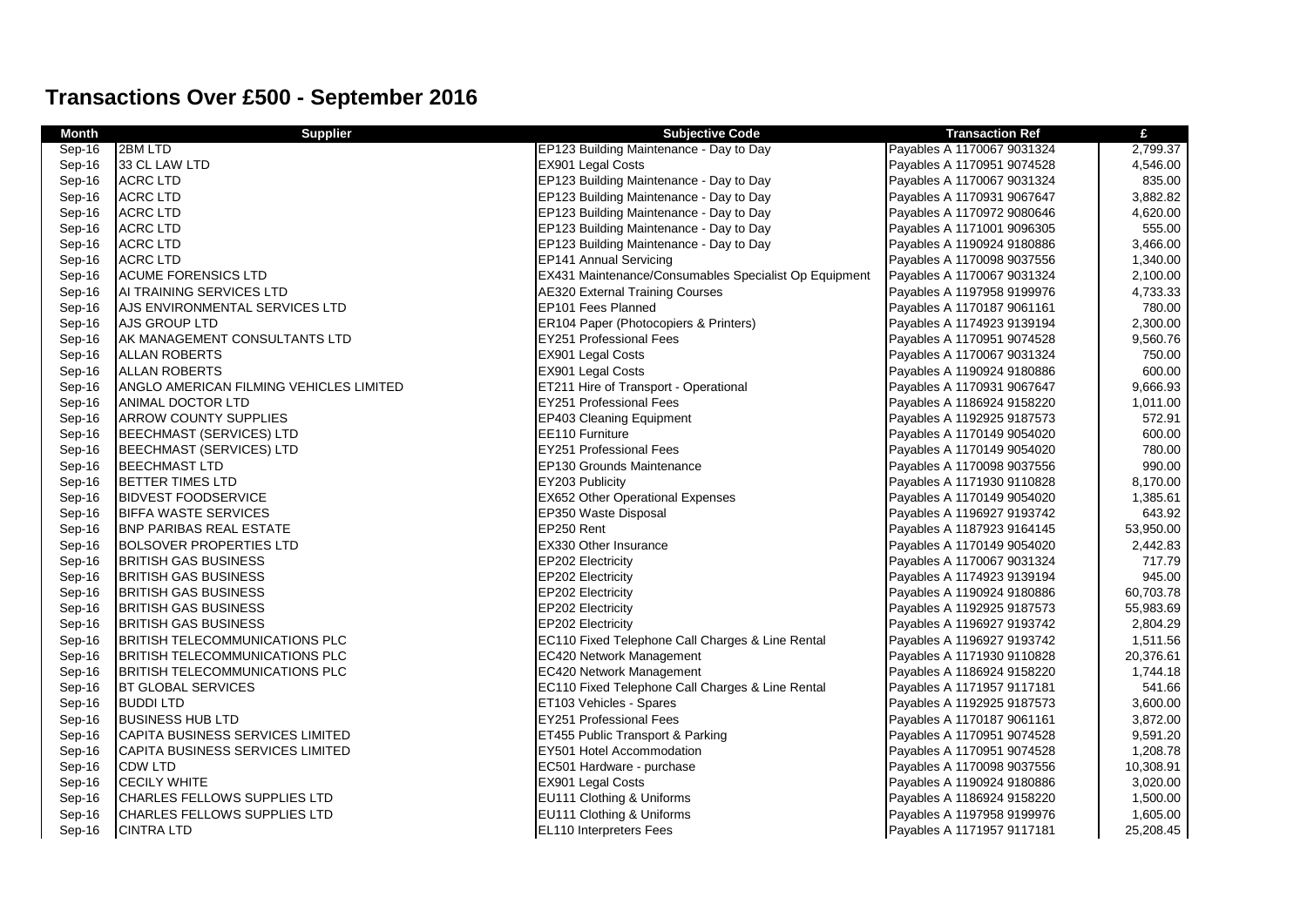Sep-16 F PARR LTD EX431 Maintenance/Consumables Specialist Op Equipment

Sep-16 CITY PRESS LEEDS LTD CONTROL CONTROLLER SEP-16 CITY PRISS LEEDS LTD 545.00<br>Sep-16 CIVICA UK LTD 6.020.41 Sep-16 CIVICA UK LTD 8,020.41<br>Sep-16 CJS EVENT SOLUTIONS LTD SOLOO SEPAND A RESING A LAGA AREA A LAGA A LAGA A LAGA A LAGA A LAGA A LAGA A L<br>Sep-16 CJS EVENT SOLUTIONS LTD 590.00 September 20 California Courses Latin Solution Spanish September 2012/00 Payables A 1172929 9123348 Sep-16 COLLEGE OF POLICING COLLEGE OF POLICING ALL SOLD COLLEGE OF POLICING ALL SOLD COLLEGE OF POLICING ALL SOL Sep-16 COMPUTER COMPUTER LTD COMPUTER LTD EC502 Hardware - maintenance Payables A 1170187 9061161 565.00<br>Sep-16 CORONA ENERGY 4.776.02 Sep-16 CORONA ENERGY EP201 Gas Payables A 1182924 9152076 4,776.02 Sep-16 CREATIVE FLAVOURS CONTRACT CONTRACT CONTRACT CONTRACT CONTRACT CONTRACT CONTRACT CONTRACT CONTRACT CONTR<br>Sep-16 CUPBROOK LTD 1.430.00 Sep-16 CUPBROOK LTD CUPBROOK LTD CUPBROOK LTD 1,430.00<br>Sep-16 CUPBROOK LTD CUPBROOK LTD 1,017.50 EX611 Police Dogs - Feed/kennelling/vets **Payables A 1170931 9067647** Sep-16 CUPBROOK LTD **EX611 Police Dogs - Feed/kennelling/vets** Payables A 1171001 9096305 1,140.00 Sep-16 DEWVA **AE320 External Training Courses** Payables A 1190924 9180886 1,620.00 Sep-16 DISTINCT RECRUITMENT LTD CONSULTED EXECUTIVE PROPERTY AND REVENUES OF THE EXECUTIVE PAYABLES A 1174923 9139194<br>Sep-16 DISTINCT RECRUITMENT I TD CONSULTED EXAMPLE EXAMPLE EXAMPLE EXAMPLE EXAMPLES A 1196927 9193742 Sep-16 DISTINCT RECRUITMENT LTD CONSULTED EXECUTIVE PROFESSION CONSULTED STORES A 1196927 9193742 532.50<br>Sep-16 DR RALPH SAMPSON 2.582.70 Sep-16 DYNAMICA LTD 8,965.00<br>Sep-16 FAGLE SECURITY SYSTEMS LTD SALL SERVIT AND RESULT BE THE RESULT ON THE PAYABLES A 1198006 9204719 8,965<br>FRIPA 23 Building Maintenance - Day to Day Payables A 1170187 9061161 6610.00 EP123 Building Maintenance - Day to Day Payables A 1170187 9061161 Sep-16 EAGLE SECURITY SYSTEMS LTD EP123 Building Maintenance - Day to Day Payables A 1174923 9139194 665.00 Sep-16 EAGLE SECURITY SYSTEMS LTD **ERECURITY SYSTEMS** LTD ERECURITY STEMS A 1,423.00 EASTERN SHIRES PURCHASING ORGANISATION ER101 Stationery & Office Consumables Payables A 1170187 9061161 Sep-16 EDF ENERGY CUSTOMERS PLC **EP202 Electricity** Payables A 1171957 9117181 37,144.02 Sep-16 FLIOTT GROUP LTD CONSULTED THE SEPALE RESOLUTION OF THE SEPALE RESOLUTION OF THE SEPALE RESOLUTION OF THE SOLUTION OF THE SOLUTION OF THE SOLUTION OF THE SOLUTION OF THE SOLUTION OF THE SOLUTION OF THE SOLUTION OF T Sep-16 EMERGENCY CARE RESEARCH INSITUTE EJ190 Other Partnerships Payables A 1192925 9187573 4,500.00<br>Sep-16 ENVIROENERGY (NOTTINGHAM) I TD Sep-16 ENVIROENERGY (NOTTINGHAM) LTD EP204 Other Energy Costs Payables A 1171019 9103168 734.98<br>Sep-16 ENVIRONMENTAL SCIENTIFICS GROUP LIMITED EF120 Forensic Analysis Payables A 1170931 9067647 6.931.31 Sep-16 ENVIRONMENTAL SCIENTIFICS GROUP LIMITED EF120 Forensic Analysis Forensic Analysis Payables A 1170931 9067647 Sep-16 ENVIRONTEC LTD SALLO EP355 Hazardous Waste Payables A 1176932 9145814 5,950.00 Sep-16 EVERYTHING EVERYWHERE LTD EC130 Mobile Phone Call Charges & Contract Cost Payables A 1171019 9103168 7,780.68 Sep-16 EVERYTHING EVERYWHERE LTD EC130 Mobile Phone Call Charges & Contract Cost Payables A 1171930 9110828 1,443.85 Sep-16 EVERYTHING EVERYWHERE LTD **EC130 Mobile Phone Call Charges & Contract Cost** Payables A 1190924 9180886 1,391.13<br>EX431 Maintenance/Consumables Specialist Op Equipment Payables A 1170972 9080646 578.00 Sep-16 FIONA BARTON 5,133.33 EX901 Legal Costs Payables A 1171001 9096305 5,133.33 EX901 Legal Costs Payables A 1171001 9096305 5,133.33 Sep-16 FIRE SAFETY SERVICES EPIDE RESOLUTION OF THE RESOLUTION OF RESOLUTION OF RESOLUTION OF RESOLUTIONS A 1171019 9103168 Sep-16 FISHER HARGREAVES PROCTOR LTD EP250 Rent EP250 Rent Payables A 1171019 9103168 18,093.75 Sep-16 FISHER HARGREAVES PROCTOR LTD EP253 Service Charge Payables A 1171019 9103168 8,526.60 Sep-16 FOREIGN & COMMONWEALTH OFFICE THE SALE REV251 Professional Fees Payables A 1186924 9158220 Payables A 1186924 9158220 Sep-16 FRANK KEY (NOTTM) LTD CHANGER CONTROLLED EP130 Grounds Maintenance Day to Day Payables A 1171019 9103168 1,519.50<br>Sep-16 FWP MECHANICAL LTD 786.14 1,519.50 EP123 Building Maintenance - Day to Day Payables A 1171019 9103168 Sep-16 G F TOMLINSON BUILDING LTD **Example 20** EP123 Building Maintenance - Day to Day Payables A 1197958 9199976 F.343.09 Sep-16 G2 RECRUITMENT SOLUTIONS LTD A RELATION AGENCY / Temp Staff Active Payables A 1196927 9193742 6,750.00 Sep-16 G4S FORENSIC AND MEDICAL SERVICES (UK) LTD ES110 Police Surgeons / Clinicians Payables A 1170109 9042623 103,648.44 Sep-16 G4S FORENSIC AND MEDICAL SERVICES (UK) LTD EY251 Professional Fees Pay to Day Payables A 1187923 9164145<br>Sep-16 GEO HANSON & SONS HUCKNALL LTD EP123 Building Maintenance - Day to Day Payables A 1192925 9187573 1.241 **EP123 Building Maintenance - Day to Day** Sep-16 GEO HANSON & SONS HUCKNALL LTD **EP130 Grounds Maintenance** Payables A 1171930 9110828 1,844.95 Sep-16 GRG PUBLIC RESOURCES LTD **EI110 Damage to Property / Boarding Up** Payables A 1196927 9193742 1,230.00<br>Sep-16 HARVEST ENERGY LTD 13.536.30 Sep-16 HARVEST ENERGY LTD ETHER ENERGY LTD ESSAINT RESERVED TO A SALE PAYABLES A 1170098 9037556 13,536.30 Sep-16 HARVEST ENERGY LTD CONTROLLED ET191 Diesel Payables A 1170149 9054020 13,531.19 Sep-16 HARVEST ENERGY LTD CONTROLLED ET191 Diesel Payables A 1171019 9103168 13,537.52 Sep-16 HARVEST ENERGY LTD **EXAMPLE 2018 INCORDENT ASSESSMENT RETAINING PAYABLES A 1190924 9180886** 5,391.91

Pavables A 1171001 9096305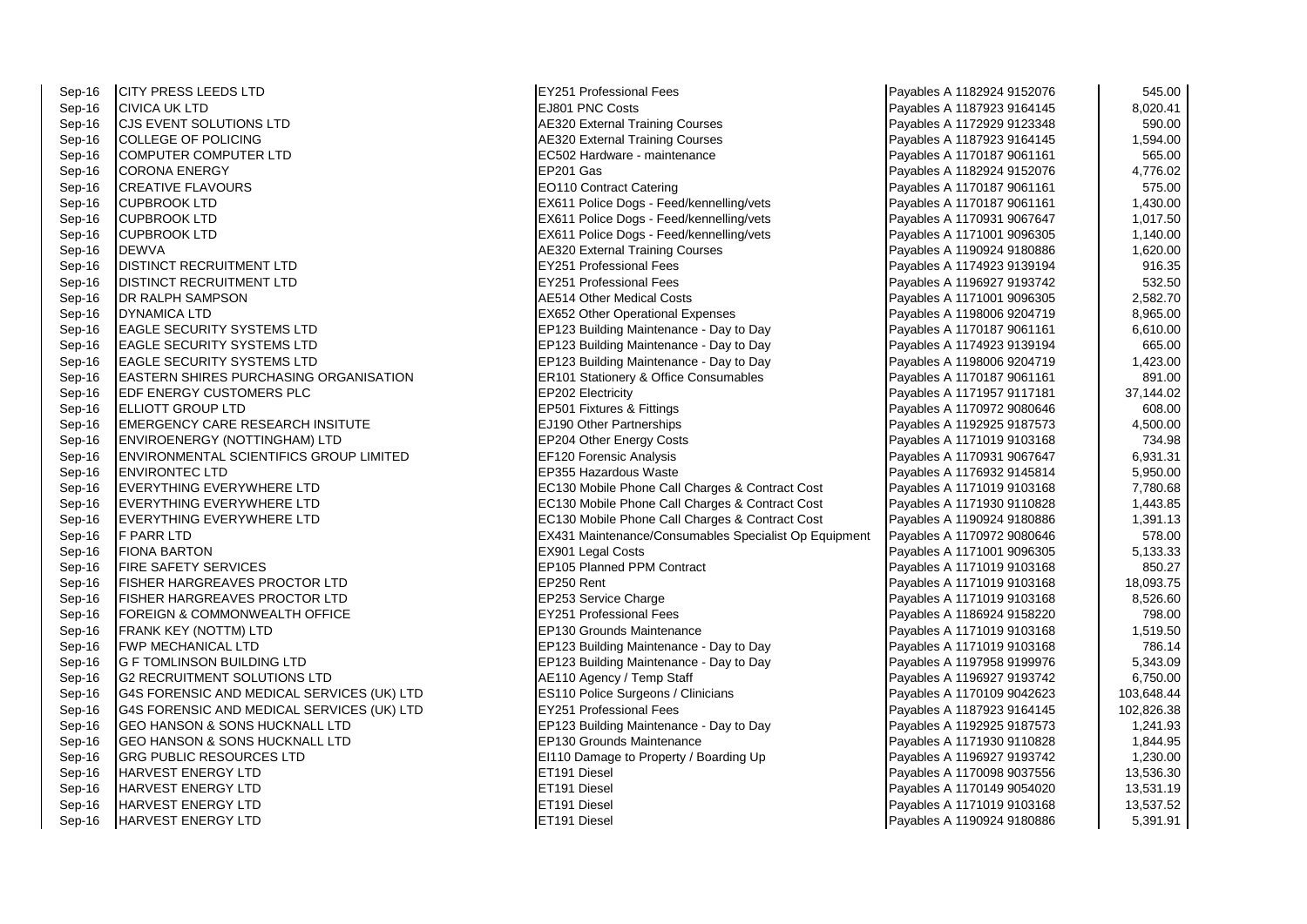| Sep-16 | HAYS SPECIALIST RECRUITMENT LTD        | AE110 Agency / Temp Staff                        | Payables A 1187923 9164145 | 6,500.00   |
|--------|----------------------------------------|--------------------------------------------------|----------------------------|------------|
| Sep-16 | <b>HEALTH MANAGEMENT LTD</b>           | <b>AE514 Other Medical Costs</b>                 | Payables A 1170951 9074528 | 6,480.00   |
| Sep-16 | <b>HOLME PIERREPONT LEISURE TRUST</b>  | EP251 Hire of Rooms/Premises                     | Payables A 1174923 9139194 | 553.33     |
| Sep-16 | HUTCHISON 3G LIMITED                   | EC160 Other Voice & Data                         | Payables A 1174923 9139194 | 752.11     |
| Sep-16 | <b>INTERSPIRO LTD</b>                  | <b>EX652 Other Operational Expenses</b>          | Payables A 1186924 9158220 | 2,964.26   |
| Sep-16 | <b>IRON MOUNTAIN (UK) LTD</b>          | EJ310 Storage                                    | Payables A 1171930 9110828 | 6,830.02   |
| Sep-16 | IRON MOUNTAIN (UK) LTD                 | EJ310 Storage                                    | Payables A 1190924 9180886 | 6,080.53   |
| Sep-16 | ISAS                                   | EY380 Grants to Voluntary Bodies                 | Payables A 1174923 9139194 | 16,000.00  |
| Sep-16 | <b>JACK HODSON LTD</b>                 | <b>EY251 Professional Fees</b>                   | Payables A 1170067 9031324 | 2,684.73   |
| Sep-16 | JOHN BEGGS QC                          | EX901 Legal Costs                                | Payables A 1190924 9180886 | 15,600.00  |
| Sep-16 | <b>KCH GARDEN SQUARE</b>               | EX901 Legal Costs                                | Payables A 1170067 9031324 | 6,000.00   |
| Sep-16 | <b>KEY FORENSIC SERVICES LTD</b>       | EF120 Forensic Analysis                          | Payables A 1170149 9054020 | 17,399.43  |
| Sep-16 | <b>KPMG LLP</b>                        | <b>EA110 External Audit Fee</b>                  | Payables A 1186924 9158220 | 12,555.00  |
| Sep-16 | <b>KUSTOM GARAGE EQUIPMENT LTD</b>     | AE110 Agency / Temp Staff                        | Payables A 1170067 9031324 | 4,288.45   |
| Sep-16 | LANGUAGE LINE SOLUTIONS                | <b>EL110 Interpreters Fees</b>                   | Payables A 1171019 9103168 | 4,924.56   |
| Sep-16 | LEWIS MEDICAL SUPPLIES                 | EP403 Cleaning Equipment                         | Payables A 1170149 9054020 | 561.00     |
| Sep-16 | LGC LTD                                | <b>EF120 Forensic Analysis</b>                   | Payables A 1170931 9067647 | 3,145.11   |
| Sep-16 | LGC LTD                                | EF150 DNA Sampling                               | Payables A 1170098 9037556 | 7,934.60   |
| Sep-16 | <b>LGC LTD</b>                         | EF150 DNA Sampling                               | Payables A 1187923 9164145 | 5,870.15   |
| Sep-16 | LYRECO OFFICE PRODUCTS                 | ER101 Stationery & Office Consumables            | Payables A 1171930 9110828 | 635.02     |
| Sep-16 | LYRECO OFFICE PRODUCTS                 | <b>ER101 Stationery &amp; Office Consumables</b> | Payables A 1172929 9123348 | 919.14     |
| Sep-16 | LYRECO OFFICE PRODUCTS                 | <b>ER101 Stationery &amp; Office Consumables</b> | Payables A 1186924 9158220 | 627.13     |
| Sep-16 | LYRECO OFFICE PRODUCTS                 | ER104 Paper (Photocopiers & Printers)            | Payables A 1170972 9080646 | 534.28     |
| Sep-16 | MACILDOWIE ASSOCIATES LTD              | <b>EY251 Professional Fees</b>                   | Payables A 1170149 9054020 | 1,081.98   |
| Sep-16 | <b>MACILDOWIE ASSOCIATES LTD</b>       | <b>EY251 Professional Fees</b>                   | Payables A 1171019 9103168 | 1,559.07   |
| Sep-16 | <b>MACILDOWIE ASSOCIATES LTD</b>       | <b>EY251 Professional Fees</b>                   | Payables A 1186924 9158220 | 1,282.05   |
| Sep-16 | MICHAEL PAGE RECRUITMENT LTD           | <b>EY250 Consultants Fees</b>                    | Payables A 1171001 9096305 | 20,267.38  |
| Sep-16 | MICHAEL PAGE RECRUITMENT LTD           | <b>EY251 Professional Fees</b>                   | Payables A 1170951 9074528 | 11,882.00  |
| Sep-16 | MICHAEL PAGE RECRUITMENT LTD           | <b>EY251 Professional Fees</b>                   | Payables A 1171019 9103168 | 4,570.00   |
| Sep-16 | <b>MICHAEL PAGE RECRUITMENT LTD</b>    | <b>EY251 Professional Fees</b>                   | Payables A 1176932 9145814 | 13,710.00  |
| Sep-16 | MICHAEL PAGE RECRUITMENT LTD           | <b>EY251 Professional Fees</b>                   | Payables A 1182924 9152076 | 4,570.00   |
| Sep-16 | MICHAEL PAGE RECRUITMENT LTD           | EY251 Professional Fees                          | Payables A 1196927 9193742 | 4,570.00   |
| Sep-16 | MILLHOUSE TRAINING LTD                 | <b>AE320 External Training Courses</b>           | Payables A 1198006 9204719 | 2,251.00   |
| Sep-16 | MITIE CLEANING & SUPPORT SERVICES LTD  | EP401 Contract Cleaning                          | Payables A 1170149 9054020 | 44,793.84  |
| Sep-16 | <b>MIVEN LTD</b>                       | EP253 Service Charge                             | Payables A 1170187 9061161 | 86,784.46  |
| Sep-16 | <b>IMSM ENVIRONMENTAL SERVICES LTD</b> | EP205 Water Services / Rates                     | Payables A 1170098 9037556 | 1,456.67   |
| Sep-16 | MSM ENVIRONMENTAL SERVICES LTD         | EP205 Water Services / Rates                     | Payables A 1170951 9074528 | 720.00     |
| Sep-16 | <b>IMSM ENVIRONMENTAL SERVICES LTD</b> | EP205 Water Services / Rates                     | Payables A 1176932 9145814 | 1,584.17   |
| Sep-16 | NATIONAL MONITORING                    | EP451 Intruder Alarms                            | Payables A 1170067 9031324 | 4,809.70   |
| Sep-16 | NATIONAL MONITORING                    | EX553 Covert Alarms Installation & Monitoring    | Payables A 1170931 9067647 | 4,217.58   |
| Sep-16 | <b>INCC PENSION FUND</b>               | <b>AE830 Pension Strain</b>                      | Payables A 1196927 9193742 | 137,158.81 |
| Sep-16 | <b>NCC PENSION FUND</b>                | AS390 Police Staff - Added Years                 | Payables A 1170187 9061161 | 682,500.00 |
| Sep-16 | <b>NCC PENSION FUND</b>                | AS390 Police Staff - Added Years                 | Payables A 1171957 9117181 | 136,500.00 |
| Sep-16 | <b>NEOPOST LTD</b>                     | EC310 Postage Costs                              | Payables A 1198006 9204719 | 682.48     |
| Sep-16 | NEWTON NOTTINGHAM LLP                  | EP250 Rent                                       | Payables A 1174923 9139194 | 8,550.00   |
| Sep-16 | <b>NICK SMITH</b>                      | EX901 Legal Costs                                | Payables A 1172929 9123348 | 2,500.00   |
| Sep-16 | <b>INMK BUSINESS SOLUTIONS LTD</b>     | EY251 Professional Fees                          | Payables A 1170187 9061161 | 1,860.56   |

| Payables A 1187923 9164145 | 6,500.00   |
|----------------------------|------------|
| Payables A 1170951 9074528 | 6,480.00   |
| Payables A 1174923 9139194 | 553.33     |
| Payables A 1174923 9139194 | 752.11     |
| Payables A 1186924 9158220 | 2,964.26   |
| Payables A 1171930 9110828 | 6,830.02   |
| Payables A 1190924 9180886 | 6,080.53   |
| Payables A 1174923 9139194 | 16,000.00  |
| Payables A 1170067 9031324 | 2,684.73   |
| Payables A 1190924 9180886 | 15,600.00  |
| Payables A 1170067 9031324 | 6,000.00   |
| Payables A 1170149 9054020 | 17,399.43  |
| Payables A 1186924 9158220 | 12,555.00  |
| Payables A 1170067 9031324 | 4,288.45   |
| Payables A 1171019 9103168 | 4,924.56   |
| Payables A 1170149 9054020 | 561.00     |
| Payables A 1170931 9067647 | 3,145.11   |
| Payables A 1170098 9037556 | 7,934.60   |
| Payables A 1187923 9164145 | 5,870.15   |
| Payables A 1171930 9110828 | 635.02     |
| Payables A 1172929 9123348 | 919.14     |
| Payables A 1186924 9158220 | 627.13     |
| Payables A 1170972 9080646 | 534.28     |
| Payables A 1170149 9054020 | 1,081.98   |
| Payables A 1171019 9103168 | 1,559.07   |
| Payables A 1186924 9158220 | 1,282.05   |
| Payables A 1171001 9096305 | 20,267.38  |
| Payables A 1170951 9074528 | 11,882.00  |
| Payables A 1171019 9103168 | 4,570.00   |
| Payables A 1176932 9145814 | 13,710.00  |
| Payables A 1182924 9152076 | 4,570.00   |
| Payables A 1196927 9193742 | 4,570.00   |
| Payables A 1198006 9204719 | 2,251.00   |
| Payables A 1170149 9054020 | 44,793.84  |
| Payables A 1170187 9061161 | 86,784.46  |
| Payables A 1170098 9037556 | 1,456.67   |
| Payables A 1170951 9074528 | 720.00     |
| Payables A 1176932 9145814 | 1,584.17   |
| Payables A 1170067 9031324 | 4,809.70   |
| Payables A 1170931 9067647 | 4,217.58   |
| Payables A 1196927 9193742 | 137,158.81 |
| Payables A 1170187 9061161 | 682,500.00 |
| Payables A 1171957 9117181 | 136,500.00 |
| Payables A 1198006 9204719 | 682.48     |
| Payables A 1174923 9139194 | 8,550.00   |
| Payables A 1172929 9123348 | 2,500.00   |
| Payables A 1170187 9061161 | 1,860.56   |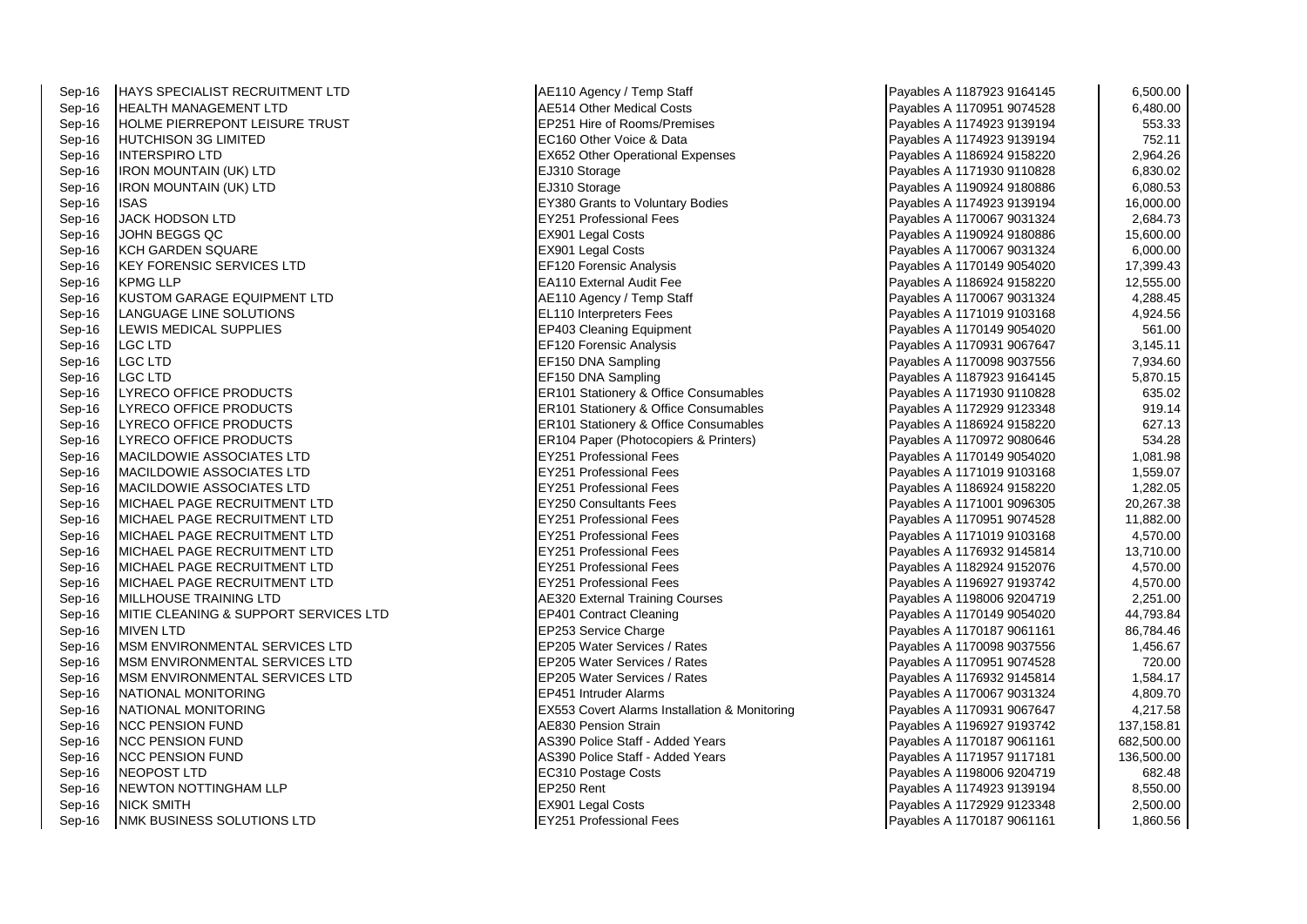| Sep-16 | <b>INRA ROOFING &amp; FLOORING SERVICES LTD</b>      | <b>EP102 Planned Maintenance</b>             | Payables A 1170098 9037556 | 1,664.00   |
|--------|------------------------------------------------------|----------------------------------------------|----------------------------|------------|
| Sep-16 | <b>OPP LTD</b>                                       | <b>EY251 Professional Fees</b>               | Payables A 1172929 9123348 | 738.00     |
| Sep-16 | <b>ORCHID CELLMARK LTD</b>                           | EF150 DNA Sampling                           | Payables A 1171001 9096305 | 17,769.00  |
| Sep-16 | PANGBOURNE MUSICAL DISTRIBUTORS LTD                  | EC524 Mobile Information System              | Payables A 1170187 9061161 | 5,820.00   |
| Sep-16 | <b>PART FIVE LTD</b>                                 | <b>EY250 Consultants Fees</b>                | Payables A 1170951 9074528 | 1,800.00   |
| Sep-16 | <b>PAYPOINT PLC</b>                                  | <b>EY251 Professional Fees</b>               | Payables A 1170187 9061161 | 550.00     |
| Sep-16 | PELLACRAFT LTD                                       | EE150 Books & Publications                   | Payables A 1170972 9080646 | 1,357.80   |
| Sep-16 | PERSONNEL HYGIENE SERVICES LTD                       | EP350 Waste Disposal                         | Payables A 1174923 9139194 | 2,273.77   |
| Sep-16 | PERSONNEL HYGIENE SERVICES LTD                       | EP350 Waste Disposal                         | Payables A 1198006 9204719 | 877.75     |
| Sep-16 | <b>PETER ROBERTS</b>                                 | <b>EY251 Professional Fees</b>               | Payables A 1186924 9158220 | 500.00     |
| Sep-16 | POLICE AND CRIME COMMISSIONER FOR CHESHIRE           | <b>EY251 Professional Fees</b>               | Payables A 1176932 9145814 | 2,000.00   |
| Sep-16 | POLICE AND CRIME COMMISSIONER FOR CUMBRIA            | EJ190 Other Partnerships                     | Payables A 1170972 9080646 | 662.22     |
| Sep-16 | POLICE AND CRIME COMMISSIONER FOR DERBYSHIRE         | EJ190 Other Partnerships                     | Payables A 1186924 9158220 | 14,060.00  |
| Sep-16 | POLICE AND CRIME COMMISSIONER FOR GREATER MANCHESTER | AE320 External Training Courses              | Payables A 1171019 9103168 | 617.00     |
| Sep-16 | POLICE AND CRIME COMMISSIONER FOR GREATER MANCHESTER | AE320 External Training Courses              | Payables A 1198006 9204719 | 1,200.00   |
| Sep-16 | POLICE AND CRIME COMMISSIONER FOR GREATER MANCHESTER | EJ120 Mutual Aid                             | Payables A 1171019 9103168 | 9,431.66   |
| Sep-16 | POLICE AND CRIME COMMISSIONER FOR LANCASHIRE         | EJ120 Mutual Aid                             | Payables A 1170187 9061161 | 15,126.71  |
| Sep-16 | POLICE AND CRIME COMMISSIONER FOR LEICESTERSHIRE     | EJ601 Collaboration service                  | Payables A 1176932 9145814 | 127,510.09 |
| Sep-16 | POLICE AND CRIME COMMISSIONER FOR LEICESTERSHIRE     | <b>EY251 Professional Fees</b>               | Payables A 1187923 9164145 | 12,000.00  |
| Sep-16 | POLICE AND CRIME COMMISSIONER FOR LEICESTERSHIRE     | <b>EY251 Professional Fees</b>               | Payables A 1190924 9180886 | 18,355.50  |
| Sep-16 | POLICE AND CRIME COMMISSIONER FOR LINCOLNSHIRE       | <b>EY251 Professional Fees</b>               | Payables A 1172929 9123348 | 983.46     |
| Sep-16 | POLICE AND CRIME COMMISSIONER FOR SOUTH YORKSHIRE    | <b>AE320 External Training Courses</b>       | Payables A 1186924 9158220 | 1,149.00   |
| Sep-16 | POLICE AND CRIME COMMISSIONER FOR SOUTH YORKSHIRE    | <b>AE320 External Training Courses</b>       | Payables A 1198006 9204719 | 9,600.00   |
| Sep-16 | PORTABLE BUILDING SALES LTD                          | EP501 Fixtures & Fittings                    | Payables A 1190924 9180886 | 4,105.00   |
| Sep-16 | <b>PROACTIS GROUP LTD</b>                            | EC510 Software - purchase                    | Payables A 1172929 9123348 | 5,750.00   |
| Sep-16 | <b>RECOVERY MANAGEMENT SERVICES LTD</b>              | <b>EX750 Vehicle Recovery Costs</b>          | Payables A 1192925 9187573 | 2,745.00   |
| Sep-16 | <b>REED BUSINESS INFORMATION LTD</b>                 | <b>EY251 Professional Fees</b>               | Payables A 1171930 9110828 | 1,500.00   |
| Sep-16 | <b>REED SPECIALIST RECRUITMENT LTD</b>               | AE110 Agency / Temp Staff                    | Payables A 1170067 9031324 | 11,051.16  |
| Sep-16 | <b>REED SPECIALIST RECRUITMENT LTD</b>               | AE110 Agency / Temp Staff                    | Payables A 1170187 9061161 | 10,379.92  |
| Sep-16 | <b>REED SPECIALIST RECRUITMENT LTD</b>               | AE110 Agency / Temp Staff                    | Payables A 1171930 9110828 | 893.60     |
| Sep-16 | REED SPECIALIST RECRUITMENT LTD                      | AE110 Agency / Temp Staff                    | Payables A 1174923 9139194 | 1,117.00   |
| Sep-16 | <b>REED SPECIALIST RECRUITMENT LTD</b>               | AE110 Agency / Temp Staff                    | Payables A 1190924 9180886 | 1,117.00   |
| Sep-16 | <b>REED SPECIALIST RECRUITMENT LTD</b>               | <b>EY251 Professional Fees</b>               | Payables A 1171930 9110828 | 1,600.00   |
| Sep-16 | <b>REED SPECIALIST RECRUITMENT LTD</b>               | <b>EY251 Professional Fees</b>               | Payables A 1174923 9139194 | 2,000.00   |
| Sep-16 | <b>REED SPECIALIST RECRUITMENT LTD</b>               | EY251 Professional Fees                      | Payables A 1190924 9180886 | 2,000.00   |
| Sep-16 | <b>RELIANCE HIGH TECH LTD</b>                        | EP123 Building Maintenance - Day to Day      | Payables A 1170972 9080646 | 852.50     |
| Sep-16 | <b>RELIANCE HIGH TECH LTD</b>                        | EP123 Building Maintenance - Day to Day      | Payables A 1190924 9180886 | 1,665.70   |
| Sep-16 | RELX (UK) LTD                                        | <b>AE350 Training Materials</b>              | Payables A 1172929 9123348 | 1,392.45   |
| Sep-16 | <b>RICOH UK LTD</b>                                  | ER122 Photocopier Machines - (Click) Charges | Payables A 1187923 9164145 | 13,783.04  |
| Sep-16 | <b>ROYAL MAIL GROUP PLC</b>                          | EC310 Postage Costs                          | Payables A 1171957 9117181 | 4,847.90   |
| Sep-16 | <b>ROYAL MAIL GROUP PLC</b>                          | EC310 Postage Costs                          | Payables A 1196927 9193742 | 4,817.49   |
| Sep-16 | <b>RUSSELL RICHARDSON &amp; SONS LTD</b>             | EP350 Waste Disposal                         | Payables A 1192925 9187573 | 609.70     |
| Sep-16 | S G SMITH T/A EASYMOVE                               | EP250 Rent                                   | Payables A 1170187 9061161 | 1,500.00   |
| Sep-16 | IS G SMITH T/A EASYMOVE                              | <b>EY251 Professional Fees</b>               | Payables A 1170187 9061161 | 3,818.95   |
| Sep-16 | SAP (UK) LTD                                         | EC512 Software Licences                      | Payables A 1174923 9139194 | 13,860.00  |
| Sep-16 | <b>SEPURA LTD</b>                                    | EC210 Radio / Airwave - Equipment            | Payables A 1197958 9199976 | 1,185.00   |
| Sep-16 | <b>SHRED-IT LTD</b>                                  | EP350 Waste Disposal                         | Payables A 1170972 9080646 | 3,127.84   |

| Payables A 1170098 9037556                               | 1,664.00             |
|----------------------------------------------------------|----------------------|
| Payables A 1172929 9123348                               | 738.00               |
| Payables A 1171001 9096305                               | 17,769.00            |
| Payables A 1170187 9061161                               | 5,820.00             |
| Payables A 1170951 9074528                               | 1,800.00             |
| Payables A 1170187 9061161                               | 550.00               |
| Payables A 1170972 9080646                               | 1,357.80             |
| Payables A 1174923 9139194                               | 2,273.77             |
| Payables A 1198006 9204719                               | 877.75               |
| Payables A 1186924 9158220                               | 500.00               |
| Payables A 1176932 9145814                               | 2,000.00             |
| Payables A 1170972 9080646                               | 662.22               |
| Payables A 1186924 9158220                               | 14,060.00            |
| Payables A 1171019 9103168                               | 617.00               |
| Payables A 1198006 9204719                               | 1,200.00             |
| Payables A 1171019 9103168                               | 9,431.66             |
| Payables A 1170187 9061161                               | 15,126.71            |
| Payables A 1176932 9145814                               | 127,510.09           |
| Payables A 1187923 9164145                               | 12,000.00            |
| Payables A 1190924 9180886                               | 18,355.50            |
| Payables A 1172929 9123348                               | 983.46               |
| Payables A 1186924 9158220                               | 1,149.00             |
| Payables A 1198006 9204719                               | 9,600.00             |
| Payables A 1190924 9180886                               | 4,105.00             |
| Payables A 1172929 9123348                               | 5,750.00             |
| Payables A 1192925 9187573                               | 2,745.00             |
| Payables A 1171930 9110828                               | 1,500.00             |
| Payables A 1170067 9031324                               | 11,051.16            |
| Payables A 1170187 9061161                               | 10,379.92            |
| Payables A 1171930 9110828                               | 893.60               |
| Payables A 1174923 9139194<br>Payables A 1190924 9180886 | 1,117.00<br>1,117.00 |
| Payables A 1171930 9110828                               | 1,600.00             |
| Payables A 1174923 9139194                               | 2,000.00             |
| Payables A 1190924 9180886                               | 2,000.00             |
| Payables A 1170972 9080646                               | 852.50               |
| Payables A 1190924 9180886                               | 1,665.70             |
| Payables A 1172929 9123348                               | 1,392.45             |
| Payables A 1187923 9164145                               | 13,783.04            |
| Payables A 1171957 9117181                               | 4,847.90             |
| Payables A 1196927 9193742                               | 4,817.49             |
| Payables A 1192925 9187573                               | 609.70               |
| Payables A 1170187 9061161                               | 1,500.00             |
| Payables A 1170187 9061161                               | 3,818.95             |
| Payables A 1174923 9139194                               | 13,860.00            |
| Payables A 1197958 9199976                               | 1,185.00             |
| Pavables A 1170972 9080646                               | 3.127.84             |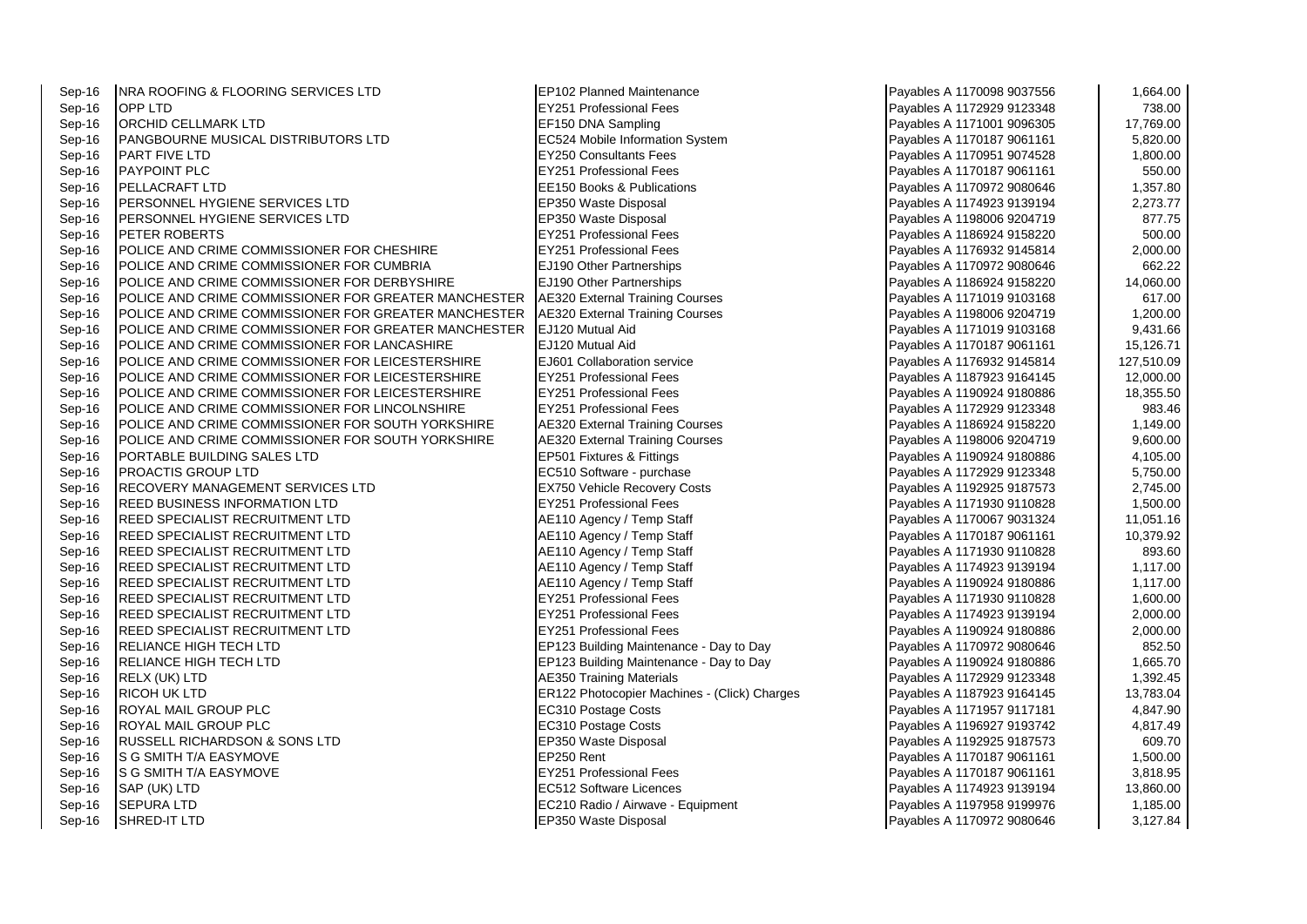| Sep-16 | SHRED-IT LTD                          | EP350 Waste Disposal                                  | Payables A 1171001 9096305 | 7,436.55  |
|--------|---------------------------------------|-------------------------------------------------------|----------------------------|-----------|
| Sep-16 | SHRED-IT LTD                          | EP350 Waste Disposal                                  | Payables A 1171019 9103168 | 1,225.38  |
| Sep-16 | SHRED-IT LTD                          | EP350 Waste Disposal                                  | Payables A 1171930 9110828 | 3,057.40  |
| Sep-16 | SHRED-IT LTD                          | EP350 Waste Disposal                                  | Payables A 1171957 9117181 | 2,510.83  |
| Sep-16 | SHRED-IT LTD                          | EP350 Waste Disposal                                  | Payables A 1176932 9145814 | 586.01    |
| Sep-16 | SHRED-IT LTD                          | EP350 Waste Disposal                                  | Payables A 1182924 9152076 | 1,823.47  |
| Sep-16 | SLATER & GORDON UK LLP                | EX901 Legal Costs                                     | Payables A 1187923 9164145 | 3,912.00  |
| Sep-16 | SLATER ELECTRICAL SERVICES LTD        | EP123 Building Maintenance - Day to Day               | Payables A 1170187 9061161 | 646.92    |
| Sep-16 | SLATER ELECTRICAL SERVICES LTD        | EP123 Building Maintenance - Day to Day               | Payables A 1192925 9187573 | 568.50    |
| Sep-16 | SLATER ELECTRICAL SERVICES LTD        | <b>EX652 Other Operational Expenses</b>               | Payables A 1170187 9061161 | 2,487.53  |
| Sep-16 | SLATER ELECTRICAL SERVICES LTD        | <b>EX652 Other Operational Expenses</b>               | Payables A 1171019 9103168 | 1,045.21  |
| Sep-16 | SLATER ELECTRICAL SERVICES LTD        | <b>EX652 Other Operational Expenses</b>               | Payables A 1192925 9187573 | 762.05    |
| Sep-16 | SOLOS CONSULTANTS LTD                 | AE110 Agency / Temp Staff                             | Payables A 1170098 9037556 | 1,256.60  |
| Sep-16 | SOLOS CONSULTANTS LTD                 | AE110 Agency / Temp Staff                             | Payables A 1170972 9080646 | 1,256.60  |
| Sep-16 | SOLOS CONSULTANTS LTD                 | AE110 Agency / Temp Staff                             | Payables A 1171019 9103168 | 1,005.28  |
| Sep-16 | <b>SOLOS CONSULTANTS LTD</b>          | AE110 Agency / Temp Staff                             | Payables A 1172929 9123348 | 1,256.60  |
| Sep-16 | SOLOS CONSULTANTS LTD                 | <b>EY251 Professional Fees</b>                        | Payables A 1170098 9037556 | 1,600.99  |
| Sep-16 | SOLOS CONSULTANTS LTD                 | EY251 Professional Fees                               | Payables A 1170187 9061161 | 1,198.72  |
| Sep-16 | SOLOS CONSULTANTS LTD                 | <b>EY251 Professional Fees</b>                        | Payables A 1171019 9103168 | 1,944.95  |
| Sep-16 | SOLOS CONSULTANTS LTD                 | <b>EY251 Professional Fees</b>                        | Payables A 1174923 9139194 | 1,813.67  |
| Sep-16 | SPACEWISE                             | <b>EX652 Other Operational Expenses</b>               | Payables A 1192925 9187573 | 966.00    |
| Sep-16 | SUNTOP BOARDING KENNELS               | <b>EX652 Other Operational Expenses</b>               | Payables A 1170187 9061161 | 5,475.00  |
| Sep-16 | TAP SYSTEMS LTD                       | EC590 Other IT Costs                                  | Payables A 1197958 9199976 | 9,120.50  |
| Sep-16 | TELEFONICA O2 (UK) LTD                | EC130 Mobile Phone Call Charges & Contract Cost       | Payables A 1171930 9110828 | 1,350.75  |
| Sep-16 | TELEPHONE TECHNOLOGY LTD              | EC130 Mobile Phone Call Charges & Contract Cost       | Payables A 1170149 9054020 | 1,586.40  |
| Sep-16 | TELE-TRAFFIC (UK) LTD                 | <b>EX652 Other Operational Expenses</b>               | Payables A 1176932 9145814 | 747.00    |
| Sep-16 | THE APPROPRIATE ADULT SERVICE LIMITED | <b>ED113 Detained Persons - Consumables</b>           | Payables A 1170098 9037556 | 3,008.63  |
| Sep-16 | THE APPROPRIATE ADULT SERVICE LIMITED | ED113 Detained Persons - Consumables                  | Payables A 1196927 9193742 | 2,866.63  |
| Sep-16 | THE MEETING PLACE                     | <b>EY251 Professional Fees</b>                        | Payables A 1171001 9096305 | 8,400.00  |
| Sep-16 | THOMAS JACKS LTD                      | EX431 Maintenance/Consumables Specialist Op Equipment | Payables A 1174923 9139194 | 3,305.00  |
| Sep-16 | TRUVELO (UK) LTD                      | <b>EY251 Professional Fees</b>                        | Payables A 1174923 9139194 | 3,596.80  |
| Sep-16 | UK NETWORK OF SEX WORK PROJECTS       | EJ190 Other Partnerships                              | Payables A 1182924 9152076 | 3,000.00  |
| Sep-16 | ULTIMAT DEFENCE LTD                   | <b>EX410 Specialist Operational Equipment</b>         | Payables A 1171019 9103168 | 541.30    |
| Sep-16 | UNIVERSITY OF LEICESTER               | EF110 Pathologists Fees                               | Payables A 1170067 9031324 | 1,439.00  |
| Sep-16 | UNIVERSITY OF LEICESTER               | EF110 Pathologists Fees                               | Payables A 1174923 9139194 | 30,720.00 |
| Sep-16 | VIEWTEC SIGNS LTD                     | <b>EX652 Other Operational Expenses</b>               | Payables A 1170187 9061161 | 787.15    |
| Sep-16 | VIRGIN MEDIA BUSINESS LTD             | EC420 Network Management                              | Payables A 1170067 9031324 | 1,342.89  |
| Sep-16 | VIRGIN MEDIA BUSINESS LTD             | EC420 Network Management                              | Payables A 1170187 9061161 | 9,962.64  |
| Sep-16 | VIRGIN MEDIA BUSINESS LTD             | EC420 Network Management                              | Payables A 1174923 9139194 | 1,915.62  |
| Sep-16 | VODAFONE CORPORATE LIMITED            | EC130 Mobile Phone Call Charges & Contract Cost       | Payables A 1170067 9031324 | 958.95    |
| Sep-16 | VODAFONE CORPORATE LIMITED            | EC130 Mobile Phone Call Charges & Contract Cost       | Payables A 1187923 9164145 | 17,621.49 |
| Sep-16 | VODAFONE CORPORATE LIMITED            | EC130 Mobile Phone Call Charges & Contract Cost       | Payables A 1197958 9199976 | 2,596.60  |
| Sep-16 | WA PRODUCTS (UK) LTD                  | <b>AE514 Other Medical Costs</b>                      | Payables A 1170067 9031324 | 574.20    |
| Sep-16 | WA PRODUCTS (UK) LTD                  | EP501 Fixtures & Fittings                             | Payables A 1190924 9180886 | 1,211.10  |
| Sep-16 | WA PRODUCTS (UK) LTD                  | <b>ER101 Stationery &amp; Office Consumables</b>      | Payables A 1170067 9031324 | 957.03    |
| Sep-16 | WA PRODUCTS (UK) LTD                  | EU111 Clothing & Uniforms                             | Payables A 1190924 9180886 | 920.00    |
| Sep-16 | WA PRODUCTS (UK) LTD                  | <b>EX410 Specialist Operational Equipment</b>         | Payables A 1196927 9193742 | 573.00    |